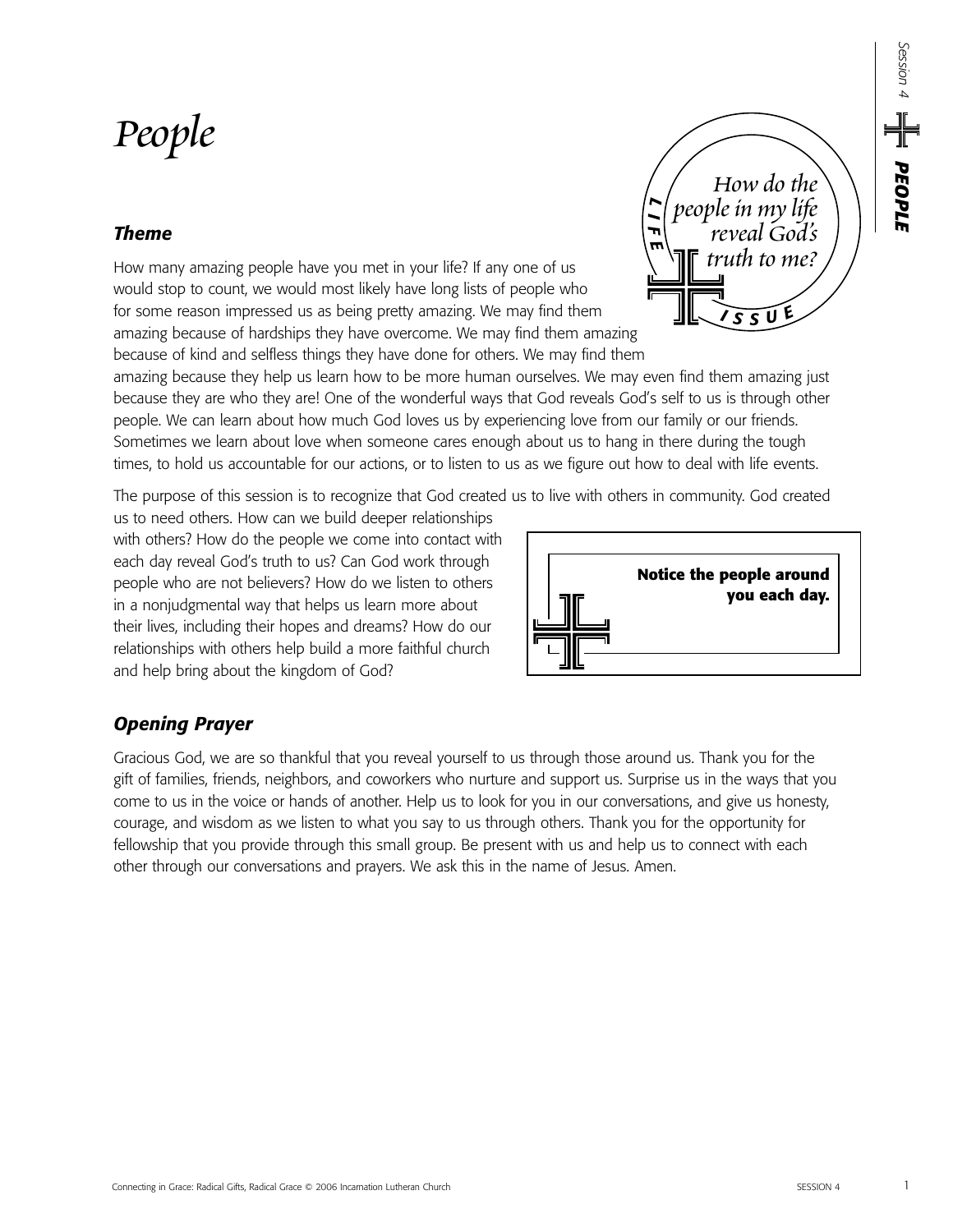# *What does the Bible say?*

#### **Mark 7:24-30**

<sup>24</sup>From there he set out and went away to the region of Tyre. He entered a house and did not want anyone to know he was there. Yet he could not escape notice, <sup>25</sup>but a woman whose little daughter had an unclean spirit immediately heard about him, and she came and bowed down at his feet. <sup>26</sup>Now the woman was a Gentile, of

Syrophoenician origin. She begged him to cast the demon out of her daughter. <sup>27</sup>He said to her, "Let the children be fed first, for it is not fair to take the children's food and throw it to the dogs." <sup>28</sup>But she answered him, "Sir, even the dogs under the table eat the children's crumbs." 29Then he said to her, "For saying that, you may go—the demon has left your daughter." <sup>30</sup>So she went home, found the child lying on the bed, and the demon gone.



#### **Joshua 2:1-16**

1 Then Joshua son of Nun sent two men secretly from Shittim as spies, saying, "Go, view the land, especially Jericho." So they went, and entered the house of a prostitute whose name was Rahab, and spent the night there. <sup>2</sup>The king of Jericho was told, "Some Israelites have come here tonight to search out the land." <sup>3</sup>Then the king of Jericho sent orders to Rahab, "Bring out the men who have come to you, who entered your house, for they have come only to search out the whole land." "But the woman took the two men and hid them. Then she said, "True, the men came to me, but I did not know where they came from. 5 And when it was time to close the gate at dark, the men went out. Where the men went I do not know. Pursue them quickly, for you can overtake them." "She had, however, brought them up to the roof and hidden them with the stalks of flax that she had laid out on the roof. 7 So the men pursued them on the way to the Jordan as far as the fords. As soon as the pursuers had gone out, the gate was shut.

Before they went to sleep, she came up to them on the roof <sup>9</sup>and said to the men: "I know that the LORD has given you the land, and that dread of you has fallen on us, and that all the inhabitants of the land melt in fear before you. <sup>10</sup>For we have heard how the LORD dried up the water of the Red Sea before you when you came out of Egypt, and what you did to the two kings of the Amorites that were beyond the Jordan, to Sihon and Og, whom you utterly destroyed. <sup>11</sup>As soon as we heard it, our hearts melted, and there was no courage left in any of us because of you. The LORD your God is indeed God in heaven above and on earth below. <sup>12</sup>Now then, since I have dealt kindly with you, swear to me by the LORD that you in turn will deal kindly with my family. Give me a sign of good faith <sup>13</sup>that you will spare my father and mother, my brothers and sisters, and all who belong to them, and deliver our lives from death." <sup>14</sup>The men said to her, "Our life for yours! If you do not tell this business of ours, then we will deal kindly and faithfully with you when the LORD gives us the land"

<sup>15</sup>Then she let them down by a rope through the window, for her house was on the outer side of the city wall and she resided within the wall itself. <sup>16</sup>She said to them, "Go toward the hill country, so that the pursuers may not come upon you. Hide yourselves there three days, until the pursuers have returned; then afterward you may go your way."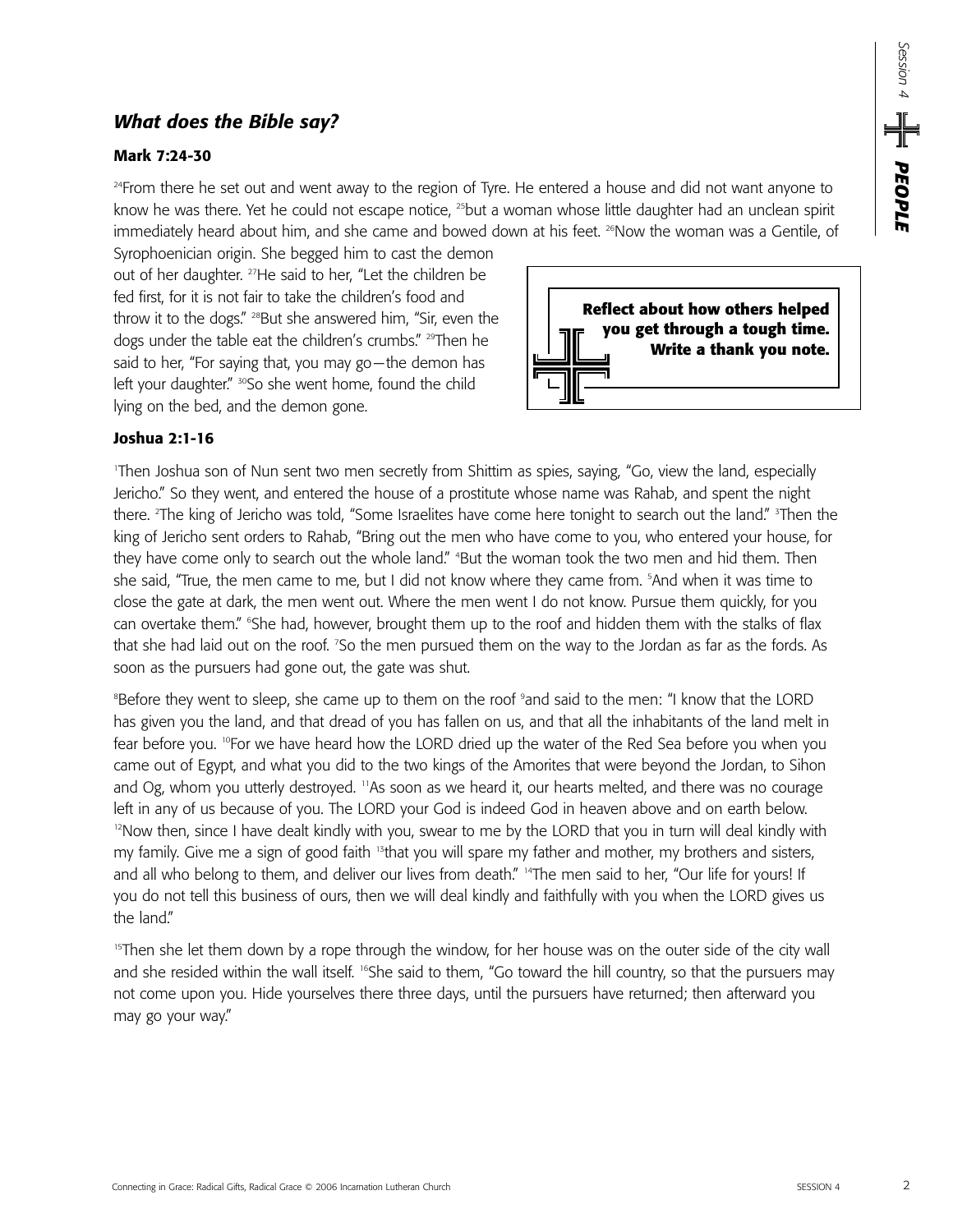#### **Think About…**

- What is your first reaction to the manner in which Jesus addresses the Syrophoenician woman? Are there other stories in which you remember Jesus being disengaged from those around him? (Mark 7)
- What is your response to Rahab's conversion? Do you think it is genuine, or is she saying this to affect the deliverance of her family? If you believe she is sincere, what key elements support your belief? (Joshua 2)
- God uses Rahab, a pagan prostitute, to help the Israelites gain access to the promised land. If God can use Rahab, God can use anyone! When have you felt that God was working through you to bring a word of hope or aid to someone else? (Joshua 2)
- How is what the woman asks for different than a sense of entitlement? How did her response to Jesus reflect her beliefs? Does this woman experience a conversion, or is she already a believer? (Mark 7)

# *What do others say?*

When my daughter was about 4, I remember attending worship with her during Lent. As a little person, she was not at all interested in the activity of worship but was very good at keeping herself quietly occupied with the contents of a busy bag. In this instance, she was drawing with a golf pencil and a piece of paper. I didn't really pay attention to what she was doing until we got home and I asked her what she had drawn. I was struck with the poignancy of her



drawing: a crude but nonetheless recognizable picture of Jesus on the cross shedding tears from his eyes. WOW. I was amazed and moved. I think this was probably the first time I realized, in a powerful way, that God speaks to us through people, as God spoke to me through my daughter.

Don't get me wrong; it's not only God's pain I believe we hear through the words of the people we encounter (or experience through the art they create or the music they compose). I also believe that, through the people we come into contact with day after day, we can see all of what God has to give and share.

Take, for example, the proverbial encounter at the grocery store with a particularly cheerful clerk, especially on a day when I'm not feeling so cheery or eager to fill others with God's love. I approach the counter not thinking about being present, but rather preoccupied with the next item on my agenda. The clerk smiles and says, "Hi there! How are you today?" The sincerity and kindness in her voice pull me out of my fog. I snap into focus (a bit ashamed) and immediately my heart sings with gratitude for the blessing of a loving human exchange. After an experience like this, I am not only inspired to pay-it-forward with another (or the same clerk when I return to that store), but I am affirmed that God has gifted me with grace via someone who may or may not feel close to God. Isn't it amazing to think that God "pokes around" in the lives of people sometimes without their awareness?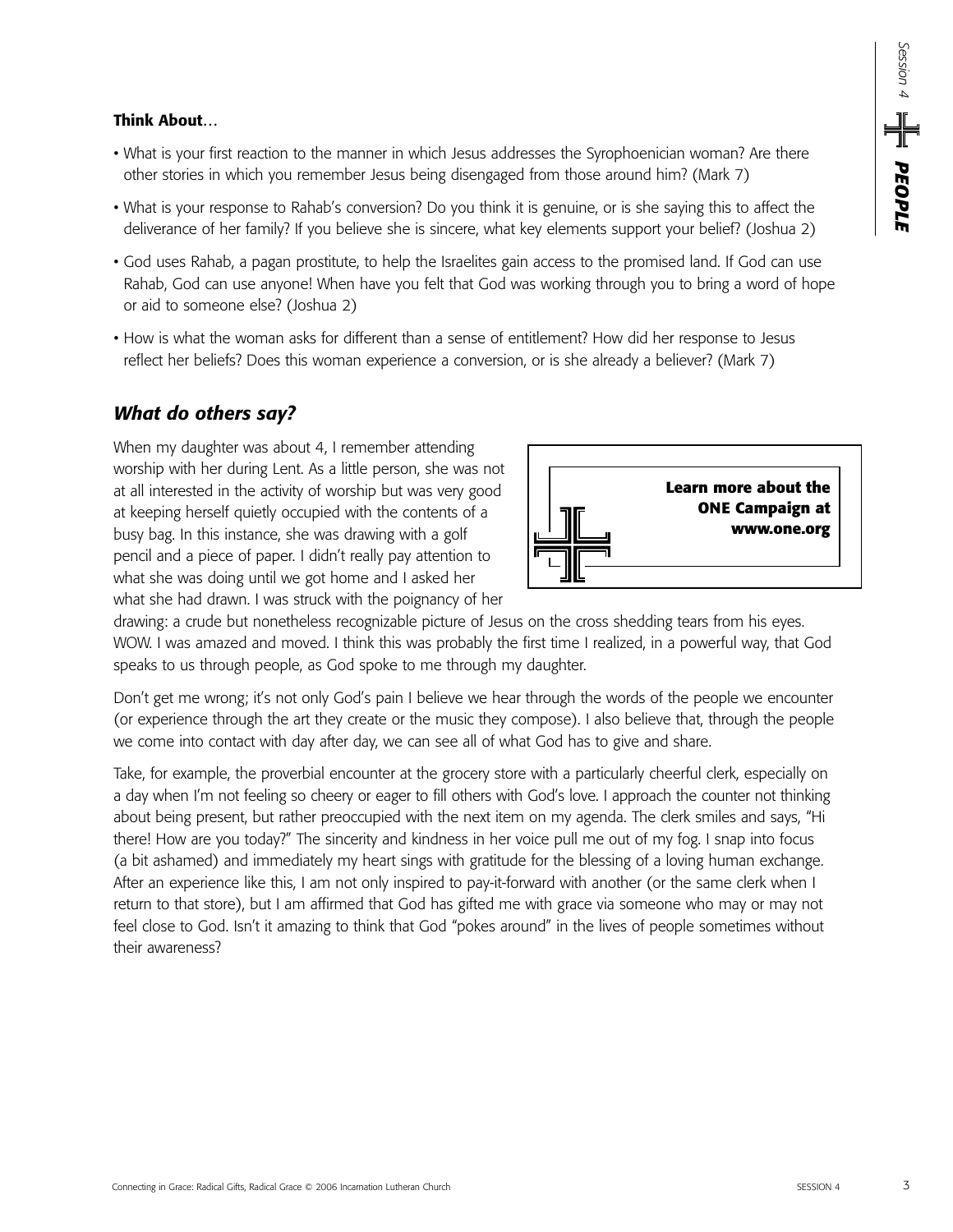There is a book that says being unusually attentive to people and giving "free attention giveaways" are key elements to "doable evangelism" and a means to share Jesus with another person. The book is *a.k.a. Lost: Discovering Ways to Connect with the People Jesus Misses Most,* by Jim Henderson. When we practice the art of being unusually attentive, we give a gift to another, like the cup of cold water referenced in Matthew 10:42 when Jesus said, "…and whoever gives even a cup of cold water to one of these little ones in the name of a disciple…none of these will lose their reward." When we are unusually attentive, we can also hear the still, small voice of God speaking to us in return through that person—maybe not directly, but certainly in hearing the Holy Spirit's translation of the person's words to us.

Have you ever found another person's wallet or purse and, upon returning it to the owner in its original condition with all of its contents, you were thanked profusely for your honesty? Can't you also hear God's voice saying, "…Well done, good and trustworthy slave…" (Matthew 25:21). Have you ever overreacted with your child, using a harsh tone and words you didn't really mean and, when you apologized, your son or daughter said "That's OK." Isn't Jesus also saying, "Your sins are forgiven"? Have you listened to the prompts of the Holy Spirit and sat with someone who told you a long story—one you've maybe already heard or would not normally care to hear? If you stayed the course and sat with that person, you were probably thanked for your attentiveness, the gift of your time, and your listening ears. Did you also hear God whisper, "I noticed you gave one of my little ones a cup of cold water. Thank you for showing this person my love."

What about the ONE Campaign and the messages calling us to care for the people of Africa in all of their various struggles? Behind the words of the founders (Bono, Brad Pitt, Bill and Melinda Gates, George Clooney), can we hear God calling people of faith to action through these icons? Absolutely! Like Rahab, we may not agree with elements of these individuals' lifestyles or political views, but we cannot dispute their urges to move on behalf of God's children who are in great need, ultimately helping to bring about the kingdom of God.

God's messages that come from others are more often small and quiet, but they can be just the nudge that gives us encouragement to continue on. It's why we believe so strongly that faith without the community is an incomplete faith. For the next few days, pay attention to your interactions with all people. Listen carefully: you may hear God speaking to you in everyday but important ways—a radical and sometimes unexpected gift of grace from God.

#### **Reflection from** *The Signature of Jesus*

"…We belong to God's people. Christianity can never be an affair that simply embraces our individual happiness... God did not call us into salvation in isolation but in community. Our personal destiny is but part of his magnificent saving plan that includes in its sweep not only the entire human community but the whole of creation, the inauguration of the new heavens and the new earth."

> From *The Signature of Jesus* (Revised Edition) by Brennan Manning, © 1996 by Multnomah Publishers, Inc.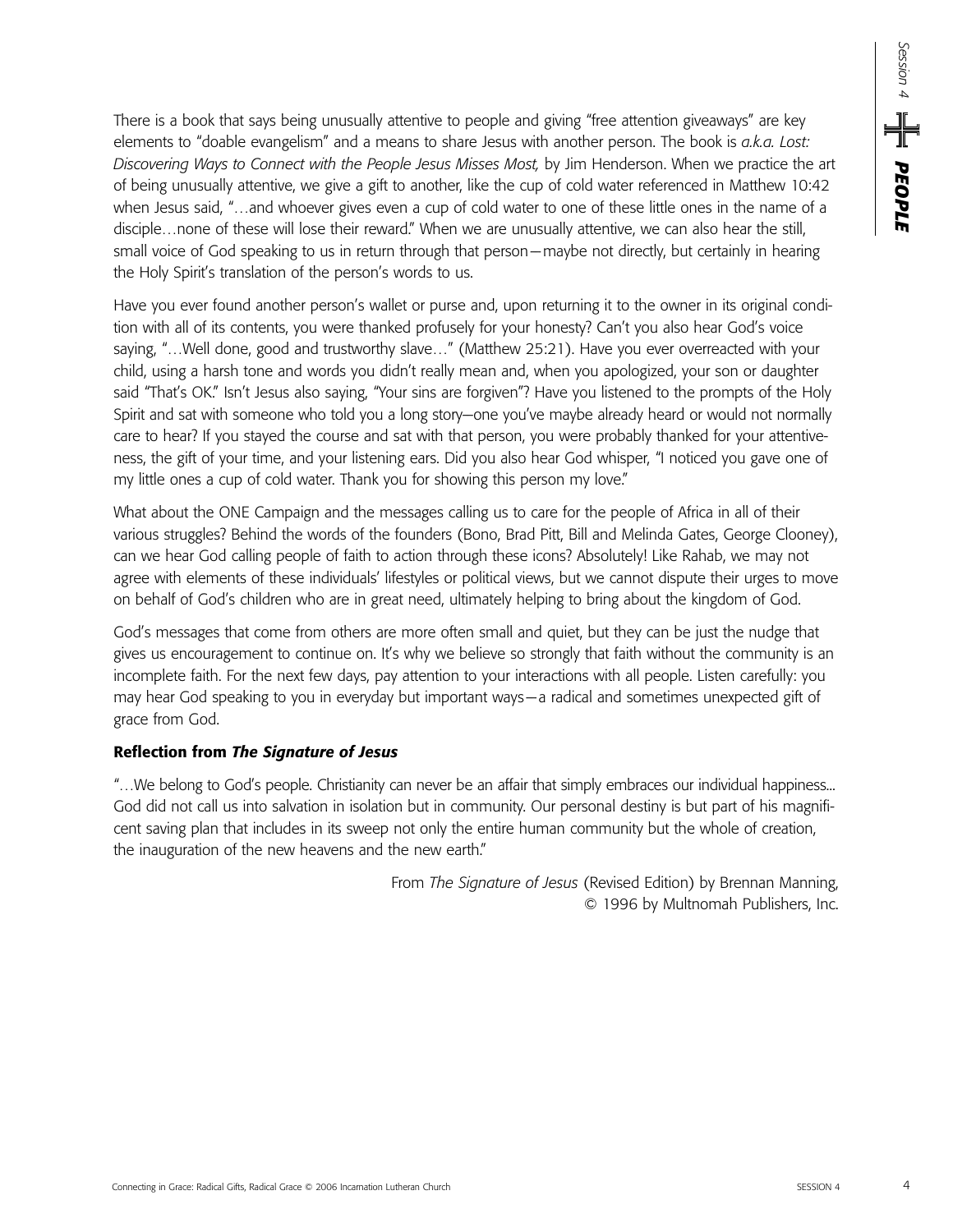#### **Think About…**

*Groups that have been together for one or more years may want to use the questions with* 

- What are some gifts of faith or life that you would have missed out on if others hadn't pointed them out to you?
- In the first reflection, the author talks about being surprised by what she learned about God's love from her young daughter. How have people in your life revealed something about God's character to you?
- When have you been "rewarded" for being a good listener? Your reward might have been to see the speaker in a different light or to discover a similarity between the speaker and yourself, or the reward might have been a deeper connection. Do you expect those rewards or, when they come, do you consider them gifts of grace?
	- What distracts you from listening to what God may be saying to you through others?
	- Besides the members of this group, who are the people in your life with whom you can talk about your faith? How do you typically introduce the topic? If you haven't had these conversations, how might you imagine yourself introducing the topic to receptive listeners?
	- When have you experienced God through the actions of someone who does not profess to be a follower of Jesus? How did that "cup of cold water" lift your spirit?
- **How might God be using you to reveal God's love or another aspect of God's character to a person in** your life?
- **The second reflection talks about how God created us to be in community with each other. How do our** relationships with others help build a more faithful church and make a difference in our world to help bring about the kingdom of God?
	- When have you experienced a sense of being connected to other people and God?
	- What are some of the gifts that come from feeling connected with others? Are those gifts expected? How do we develop an awareness of those gifts and value and cherish them more?
- **How has a difficult time with someone revealed God's love to you?**

### *What's my response?*

None of us has an exclusive relationship with God. We were created to live with and learn from others. This month, look for opportunities to create and nurture relationships with others. Pay close attention to what you can learn about God from those people who are in your life by picking one or two of the following activities:



- Take some quiet time to think about the people in your life who have nurtured your faith in the past as well as those who continue to do so. As you think of each person, focus on how he or she taught and encouraged you and how they continue to do so. Thank God for this group of faithful people in your life.
- Notice the people around you each day. Think about one thing that you could do to listen more intently to their stories or to learn more about them.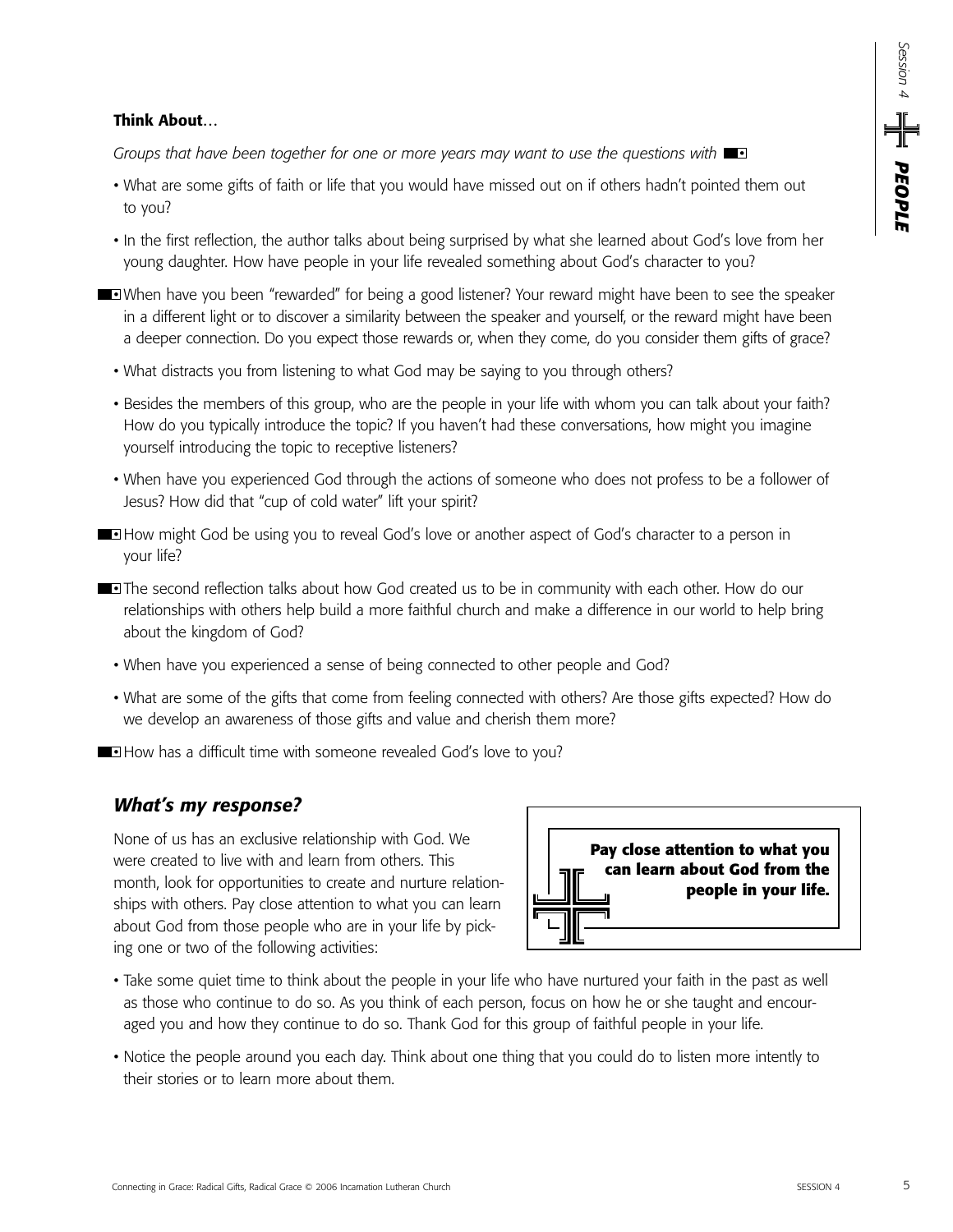- Reflect on the times that you have needed to lean on other people. As you think about those who have been shelters or good listeners, say a prayer of thanks or write a thank you note to each one telling them how they have affected your life.
- Think about the people for whom you have been a support. As you think about them, pray for each one.
- Think about someone that you'd like to know more about. How could you make that happen?
- Look through your local paper to find a community event, like a special celebration or annual festival, and then volunteer to become involved. You may be surprised who God puts in your way or who you are called upon to serve in the process.
- Take the time to become acquainted with a neighbor you do not know well. Open the conversation by asking a question like, "Where did you grow up?" or compliment the person on the yard or the paint job on their house—anything that will allow you to start a conversation that will lead to establishing some commonality with your neighbor.
- Think about a broken relationship in your life. What is one thing you can do this month to reach out and maybe bring some healing to that relationship?
- Thank God for your small group and pray that you and the other members of your group will be open to developing a deeper sense of community. Note how each person in the group has been a "little Christ" for you.
- Go out of your way to do something for another person that requires compassion or kindness. This does not have to be a big thing, but it probably would mean a lot to a friend, neighbor, or extended family member. Some examples might be taking time to listen to someone you know who is having a rough time; visiting a senior who lives alone; offering to pick up groceries for an elderly relative; or watching a young couple's children so that they can get away for some time alone.
- Pick a phrase from one of the Bible readings for this session. Carry it with you as a reminder of ways that others can reveal God to us so we can live out our faith in our relationships with others.

# *Closing*

#### **Closing Prayer:**

Heavenly Father, thank you for creating us to be in relationship with you and with each other. Open our eyes and ears to see you and to hear your voice as we interact with our families, friends, and coworkers each day. Use us to show your love for the world to people we come into contact with each day. Thanks for this community and the blessing that each person in this group has been for us today. Be with each of us throughout the coming month until we are together again. We pray in the name of our Lord and Savior, Jesus Christ. Amen.